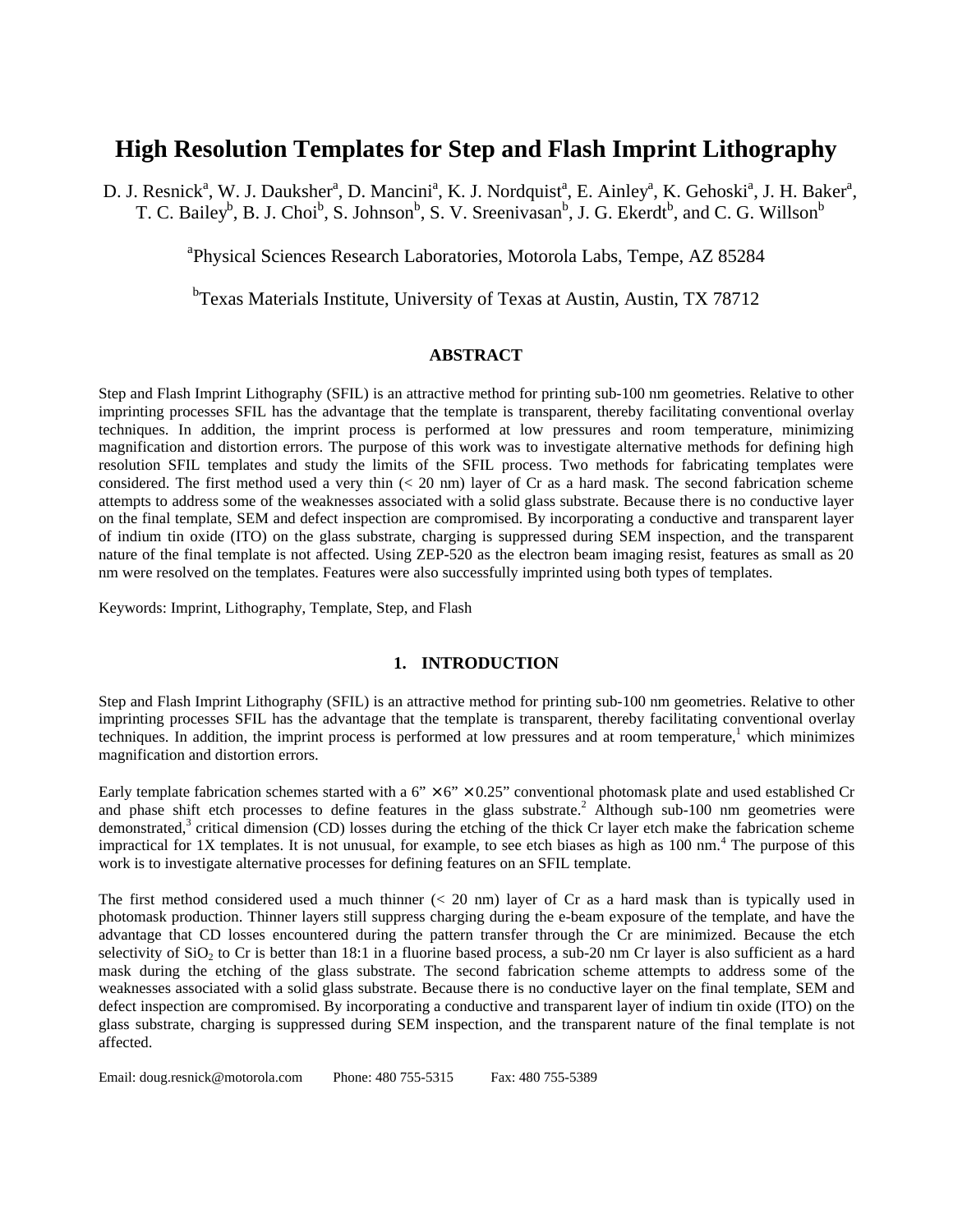# **2. EXPERIMENTAL DETAILS**

In order to quickly establish baseline conditions, initial experiments were run on either 100 mm Pyrex 7740 wafers or 150 mm quartz wafers. Sumitomo NEB-22 negative resist was exposed on a Leica VB6 system operating at 100 kV. Features were exposed using a 5 nm address grid. The resist process used has been described previously.<sup>5</sup> Subsequent template development was done on  $6" \times 6" \times 0.25"$  plates. Because it is difficult to uniformly heat a thick quartz substrate, NEB-22 resist was replaced with ZEP-520, a high resolution, non-chemically amplified positive electron resist available from the Zeon Corporation.<sup>6</sup> Cr was deposited in an MRC 603 D.C. magnetron load locked sputtering system. A 1200 W, 35 mTorr process run in a single pass mode was employed. The first test samples of ITO were supplied by Silicon Quest, and were D.C. sputtered at a power of 1 kW in 100% Ar at a pressure of 8 mTorr. Subsequent development was done internally in a customized RF sputter system operating at a power of 100 W and an  $Ar/O<sub>2</sub>$ pressure of 6 mTorr. The films were then annealed at a temperature exceeding 250 °C for one hour in order to further improve optical transmission and conductivity, PECVD oxide was deposited in a Novellus Concept 1 system at a temperature of 250 °C. All pattern transfer experiments were performed in a Unaxis VLR system. A chlorine and oxygen mixture was used to etch the Cr films.<sup>7</sup> A CHF<sub>3</sub> based etch was used to pattern transfer into the SiO<sub>2</sub> materials.

CD measurements and top down micrographs were taken with a Hitachi S7800 CD-SEM equipped with a cold cathode source and an automated pattern recognition system. The repeatability of the CD-SEM is 3.5 nm ( $3\sigma$ ) for line measurements and 1.4 nm (3σ) for pitch. Cross-sectioned images were obtained with a Hitachi S4500 SEM operating at 5 kV.

## **3. THIN CR PROCESS**

# **3.1 Results on quartz wafers**

To minimize CD loss Cr film, layers as thin as 10 nm were deposited on 150 mm quartz wafers. In earlier work, 180 nm thick NEB-22 resist was exposed on the VB6 and served as the hard mask for the pattern transfer of the Cr.<sup>8</sup> The Cr was then used as the hard mask for the transfer of the image into the quartz. Following the quartz etch, the remaining resist and Cr were stripped away, thereby producing a final template. Typical etch depths into the quartz were 100 nm. A schematic of the process is depicted in Figure 1.



4. Etch glass, strip resist and chrome



Figure 1. Schematic of a Cr based template. Figure 2. CD vs. exposure dose, before and after process pattern transfer.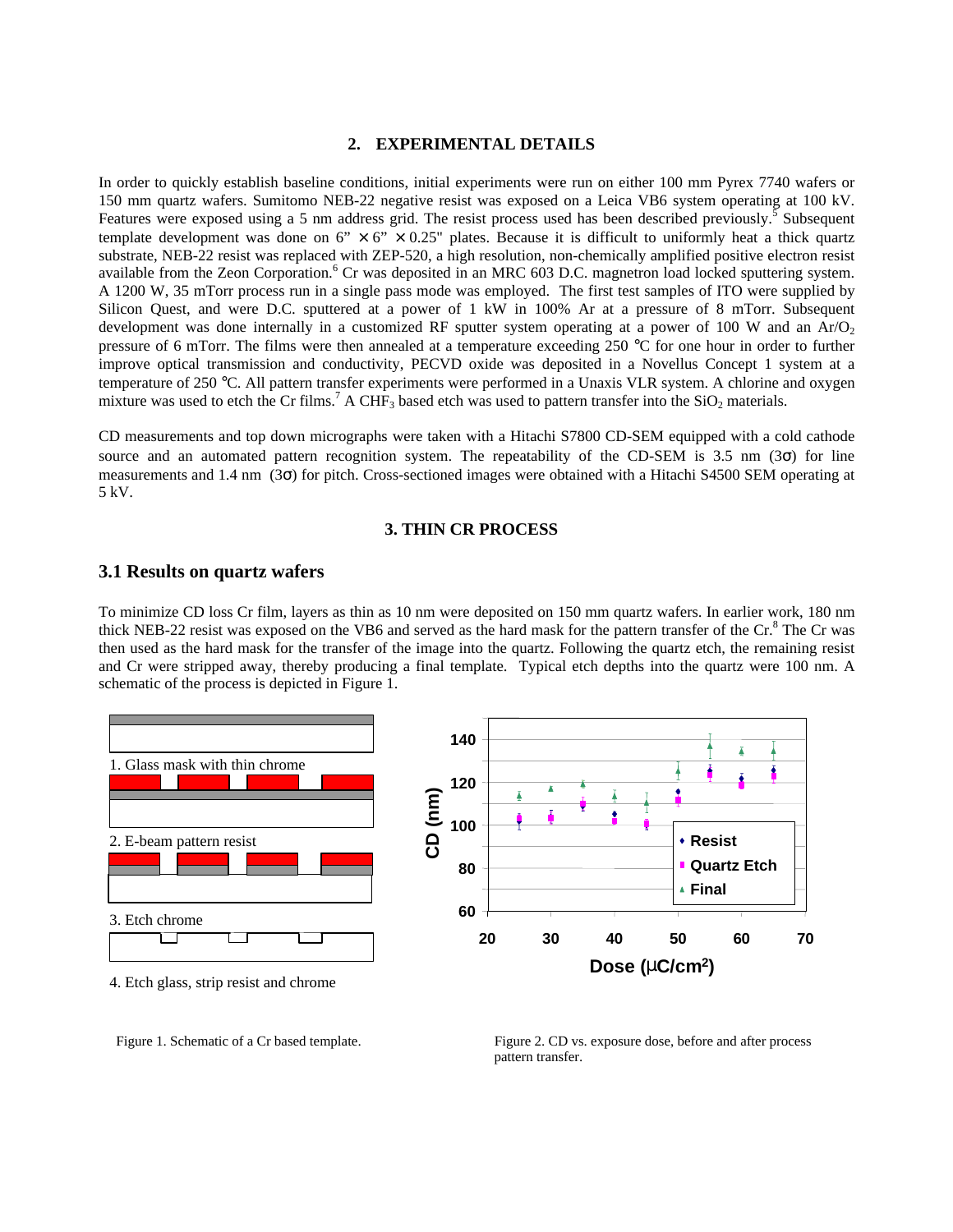Figure 2 depicts the change in CD for 100 nm lines as the template was processed. No discernable shift in CD was detected after the etching of both the Cr and quartz. After stripping the resist and Cr, the template was coated with a 5 nm blanket film of Cr (to avoid charging in the SEM) and measured again. A 10 nm shift was observed, and is most likely a consequence of the blanket charge reduction layer. Figure 3 depicts SEM images of 35 nm trenches and 50 nm lines in the final template.



Figure 3. 35 nm trenches and 50 nm lines defined in an SFIL quartz wafer.

# **3.2 Results on 6025 plates**

The current SFIL template form factor is  $1.0'' \times 1.0'' \times 0.25''$ . In order to print with templates fabricated from wafers, as described above, it was necessary to cut a section from the wafer and epoxy the sample to a quartz blank. It is not possible to maintain template surface flatness with this procedure, and several fringes were easily observed in the etch barrier after printing, indicating a non-uniform imprint field. To eliminate this effect, the processing migrated to a conventional 6" x 6"  $\times$  0.25" quartz plate.

The most pressing issue associated with processing on quartz plates is the resist process. Because the quartz is a poor thermal conductor, it is difficult to obtain good temperature uniformity across the plate. This is particularly concerning for a chemically amplified resist such as NEB-22, since CD control is sensitive to the post exposure bake process. A CD shift of 7 nm/ $^{\circ}$ C is typical. To avoid this problem and attempt to obtain smaller features on the finished template, and to minimize line edge roughness, a switch was made to ZEP-520.

ZEP-520 is a positive chain-scission-type resist consisting of copolymers of α-chloromethacrylate and α-methylstyrene. A variety of developers have successfully been used, and excellent resolution has previously been demonstrated.<sup>6</sup> In order to obtain good resolution and minimize swelling, a 50/50 mix of MIBK and IPA was chosen for this study. Typical exposure doses for a 100 kV system range between 500 and 1000  $\mu$ C/cm<sup>2</sup>. Examples of 30 and 40 nm features exposed in 180 nm of ZEP-520 are depicted in Figure 4.



Figure 4. The first two SEMs depict 40 nm trenches exposed at 700 and 800  $\mu$ C/cm<sup>2</sup>, respectively. The final two SEMs depict 30 nm trenches exposed at 700 and 800  $\mu$ C/cm<sup>2</sup>. The lines separating the trenches were held constant at 100 nm.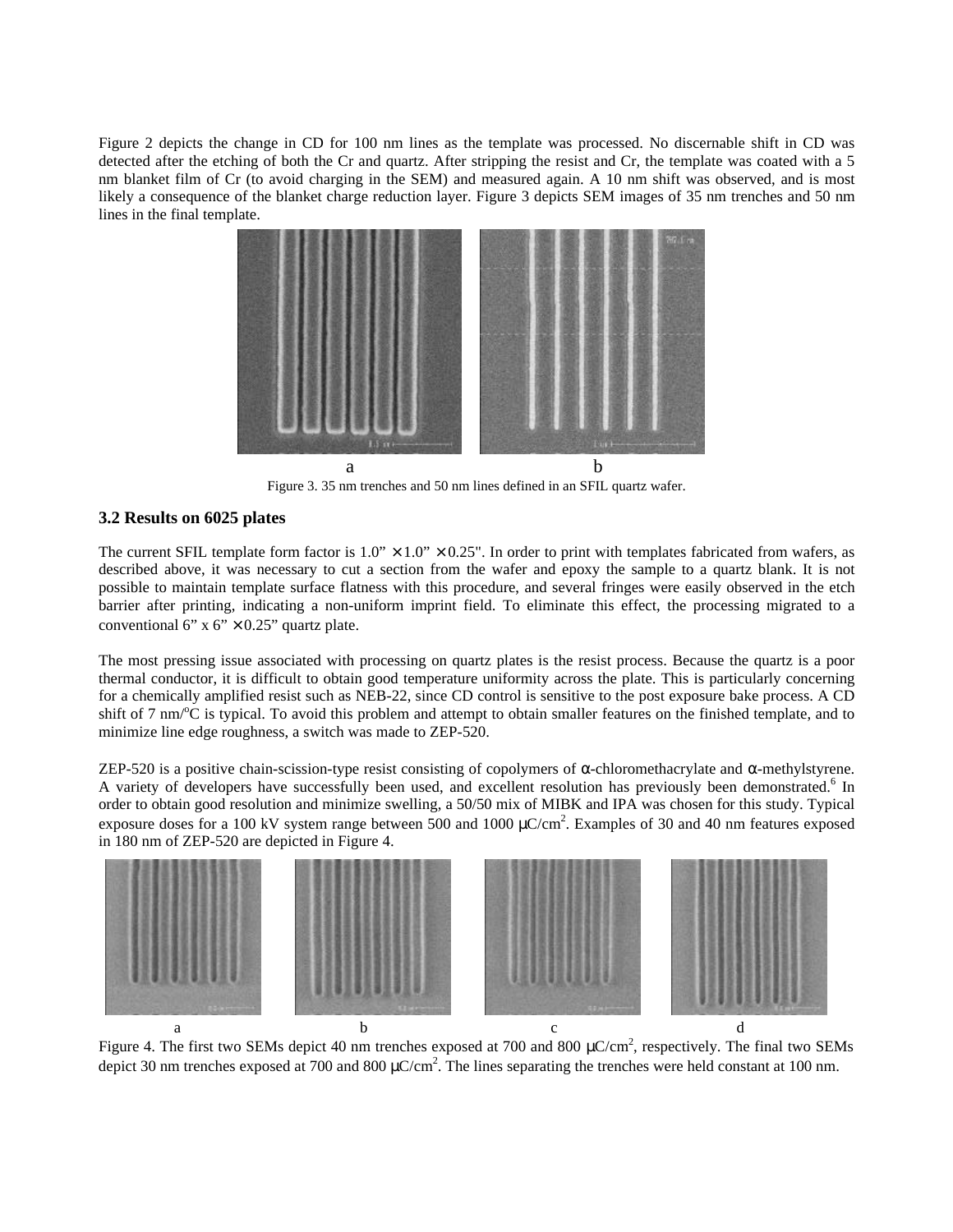Resist latitude is depicted in Figure 5. Below 600  $\mu$ C/cm<sup>2</sup>, the smaller features were not completely resolved. At 600  $\mu$ C/cm<sup>2</sup>, measured CDs exceeded the coded values by approximately 10 nm.



Figure 5. Feature size as a function of exposure dose for 180 nm thick ZEP-520 resist.

The template exposure and pattern transfer process consisted of exposure and development of the ZEP-520, followed by an oxygen descum, Cr etch, resist strip, quartz etch and a Cr wet etch. It is interesting to note that it was necessary to remove the resist prior to the quartz etch. If left in place during the CHF3 based quartz etch, the amount of polymer deposited during the etch process is substantial enough to impact the fidelity of the quartz features. Additional amounts of oxygen may be necessary to minimize polymer formation. The process sequence for several feature sizes is depicted below. The exposure dose for each case was  $600 \mu C/cm^2$ . Etch depth of the quartz was approximately 120 nm.



Figure 6. Pattern transfer sequence for 60 nm (row 1), 40 nm (row 2), and 30 nm (row 3) trenches. Lines between the trenches are 100 nm.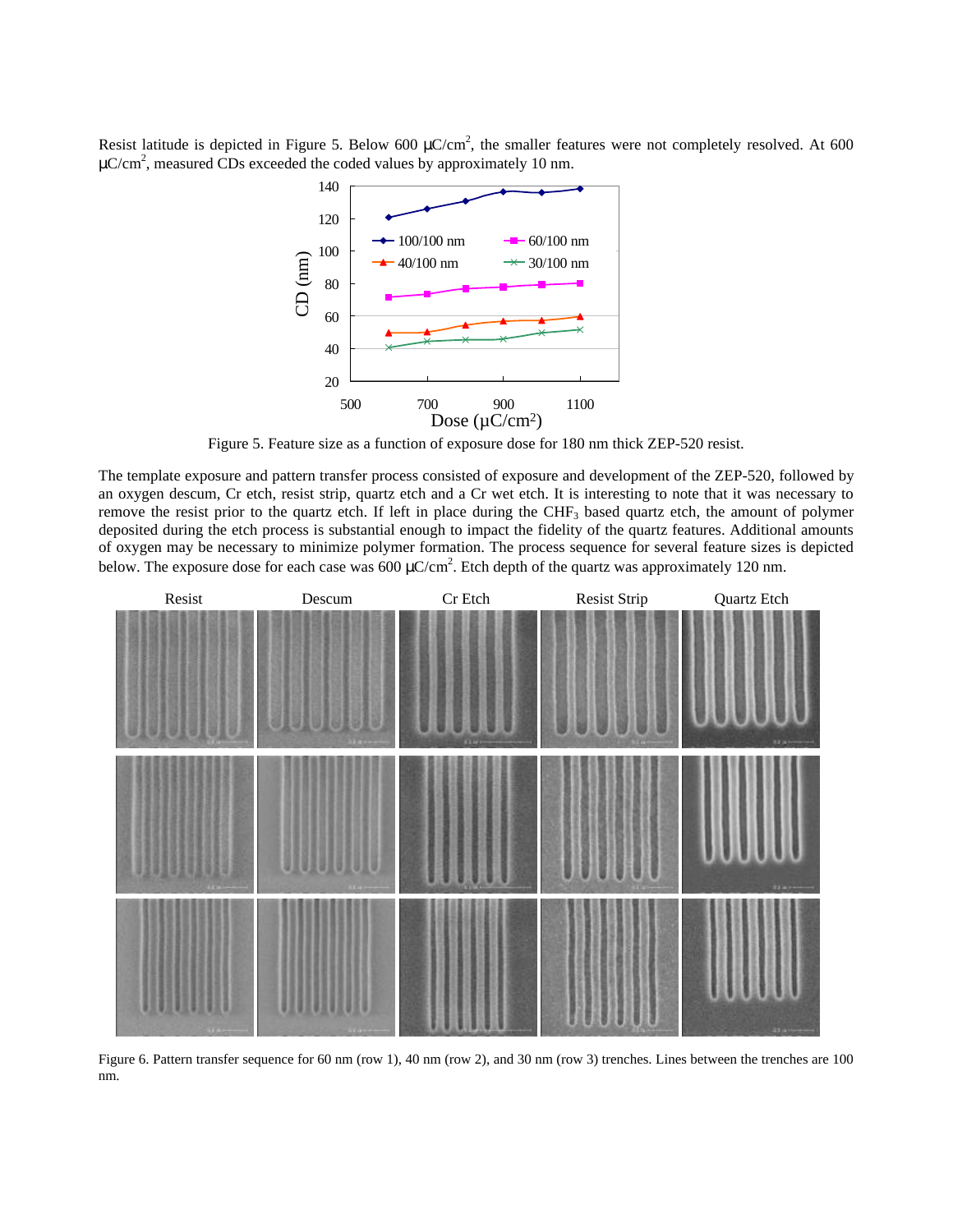At higher exposure doses, the 20 nm features were also resolved, although defects were observed in the final quartz etch. Resolution of these features was surprising, since the aspect ratio of the resist feature was approximately 9:1. An example of 20 nm trenches is depicted in Figure 7.



 Figure 7. 20 nm trenches etched in the quartz template. The electron beam exposure doses for pictures a. and b. were 600 and 800 μC/cm<sup>2</sup>, respectively. Measured trench size ranged from 20 to 25 nm.

It is apparent that there is minimal change in CD throughout the entire pattern transfer process. We attribute this to the good etch resistance of the ZEP-520, the reduced thickness of the Cr hardmask, and the anisotropic nature of the quartz etch. The actual breakdown of each process step in shown in Table 1. The deviations from the initial resist CD for the 100, 60, 40 and 30 nm features are shown for each pattern transfer step. The final CD for each feature size is smaller than the resist CD on average by about 5 nm. It is also observed that the difference is largest for the smallest features measured. As an example, the coded 30 nm trenches were originally measuring 41 nm. Final feature size after the quartz etch was 33 nm. It is not clear, however, whether this behavior is related to processing or measurement, or both. More data and cross-sections SEMs will be required to better understand this trend.

| Process<br>L/S Patt | Resist<br>Descum | ?     | 150Å<br>Cr<br>Etch | ?      | Resist<br><b>Strip</b> | 2      | Quartz<br>Etch | ?      | Cr Strip<br>(Final) | ?      |
|---------------------|------------------|-------|--------------------|--------|------------------------|--------|----------------|--------|---------------------|--------|
| 100/100             | 122              | 1.7   | 122.5              | 2.2    | 129.5                  | 9.2    | 119.2          | $-1.1$ | 118.5               | $-1.8$ |
| 60/100              | 72.8             | $-.2$ | 71.7               | .4     | 78.2                   | 6.9    | 67.4           | $-3.9$ | 66.4                | $-4.9$ |
| 40/100              | 50.9             | 1.6   | 45.7               | $-3.6$ | 51.9                   | 2.6    | 40.2           | $-9.1$ | 43.2                | $-6.1$ |
| 30/100              | 40.1             | $-6$  | 38.2               | $-2.5$ | 38.9                   | $-1.8$ | 31.6           | $-9.1$ | 32.9                | $-7.8$ |

\* L/S: Line/Space pattern, all values in nm

Table 1. Measured feature size for each pattern transfer step. Final feature sizes are somewhat smaller than the measured resist feature.

## **3.3 Printing Results**

A 248 nm Ultratech stepper has been converted to function as an imprint step and repeat tool, and has been detailed previously.<sup>3</sup> Templates and wafers were loaded and unloaded manually. Printing operations, including x-y positioning of the wafer, dispensing etch barrier liquid, z-translation of the template to close the gap between the template and wafer, UV curing of etch barrier, and controlled separation are all automated and controlled with a LabVIEW interface.<sup>9</sup> The system is currently configured to handle  $1'' \times 1'' \times 0.25''$  templates. A custom saw process was used to cut the original photomask plate into templates compatible with the printing system.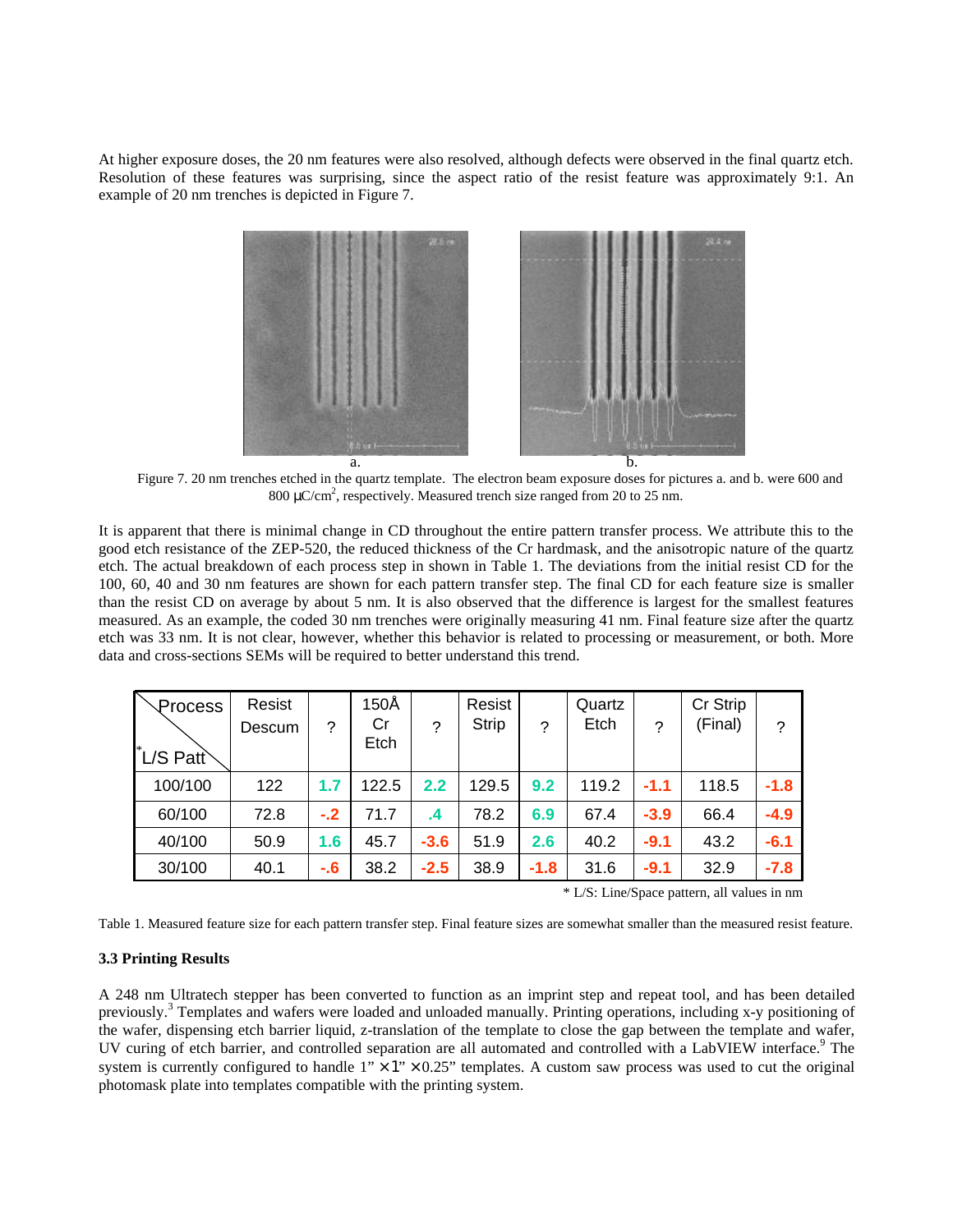The SFIL etch barrier solution is a solventless, low viscosity, UV curable solution containing a combination of organic and organosilicon acrylate monomers, and a photoinitiator. The formulation used in these experiments consisted of 96% (w/w) 1,3-bis(3-methacryloxypropyl)tetramethyldisiloxane (Gelestand 4% 2-hydrozy-2-methyl-1-phenyl-propan-1-one (Ciba). The template was imprinted on approximately 100 nl of this solution, and the stack was illuminated through the template backside using a 500 W Oriel Hg arc lamp. After the completion of the photocuring process, the template was withdrawn from the substrate.

Imprinting results are shown in Figure 8a, which depicts semi-dense lines with dimensions of 60 nm, 40 nm, 30 nm and 20 nm. The break in the 20 nm lines is a consequence of both the fidelity of the template and the high aspect ratio of the features. An example of the repeatability of the SFIL process is shown in Figure 8b. Depicted are 30 nm lines resulting from four different imprints. A very small butting error (on the order of a few nanometers) is visible in the left most line and is observed in each imprint.



Figure 8. a.) Semi-dense 60, 40, 30 and 20 nm lines. b.) 30 nm printed lines from four different die.

Cross-section SEM examples are shown in Figure 9. Again, pattern fidelity is excellent for features as small as 30 nm. The 20 nm lines, although resolved, show evidence of collapse, a consequence of the 6:1 aspect ratio of the trenches present in the template.



Figure 9. Cross-section SEM images for (left to right) 50, 40, 30 and 20 nm semi-dense lines.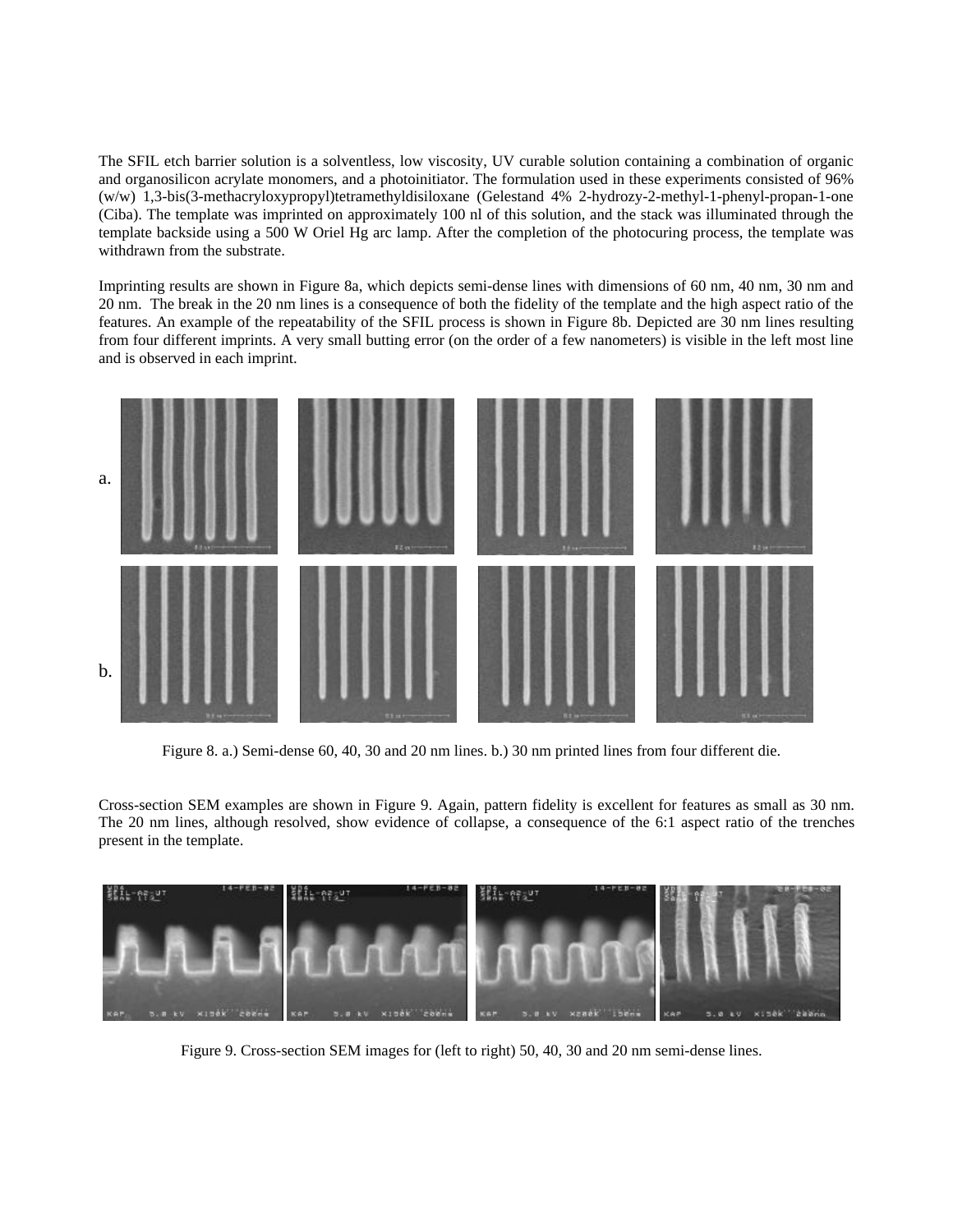# **4. ITO/OXIDE TEMPLATES**

# **4.1 ITO/Oxide Pattern transfer process**

Although it is possible to resolve very small features using the process described in Section 3, the final templates have some potentially serious limitations. The height of a feature on a printed wafer becomes a function of the quartz etch. It is well known that microloading effects during an etch process cause variations in etch rate that are a function of feature size. In addition, because the previous process produces a template with features defined directly in the quartz, it is difficult to use electron beam techniques to inspect the final template. It is also difficult to optically measure image placement with this format. By incorporating a transparent conducting oxide, such as indium tin oxide (ITO) into the template, all the problems described above can be addressed. The process necessary to produce this type of template is depicted schematically in Figure 10.



3. Etch  $SiO<sub>2</sub>$ , strip resist

Figure 10. Schematic of a pattern transfer processing for a template including a transparent conducting oxide.

A sputter deposited ITO film is placed directly on the quartz plate, followed by a PECVD  $SiO<sub>2</sub>$  film. The thickness of the SiO<sub>2</sub>, which determined imprinted feature height, is determined by the aspect ratio required during SFIL imprinting and subsequent etching. The  $SiO<sub>2</sub>$  is then coated with an e-beam resist. The resist is patterned and subsequently used as an etch mask for the  $SiO<sub>2</sub>$  pattern transfer. Because fluorine forms no volatile products with either indium or tin, the ITO serves as an excellent etch stop. The ITO remains part of the template and serves as a contrast material for inspection.

Previous work has demonstrated the viability of the pattern transfer process.<sup>10</sup> Examples of 70 nm and 100 nm images on a template, using NEB-22 as the electron beam imaging resist are depicted in Figure 11.



Figure 11. Cross-section SEM images of dense 70 nm (a) and 100 nm (b) lines.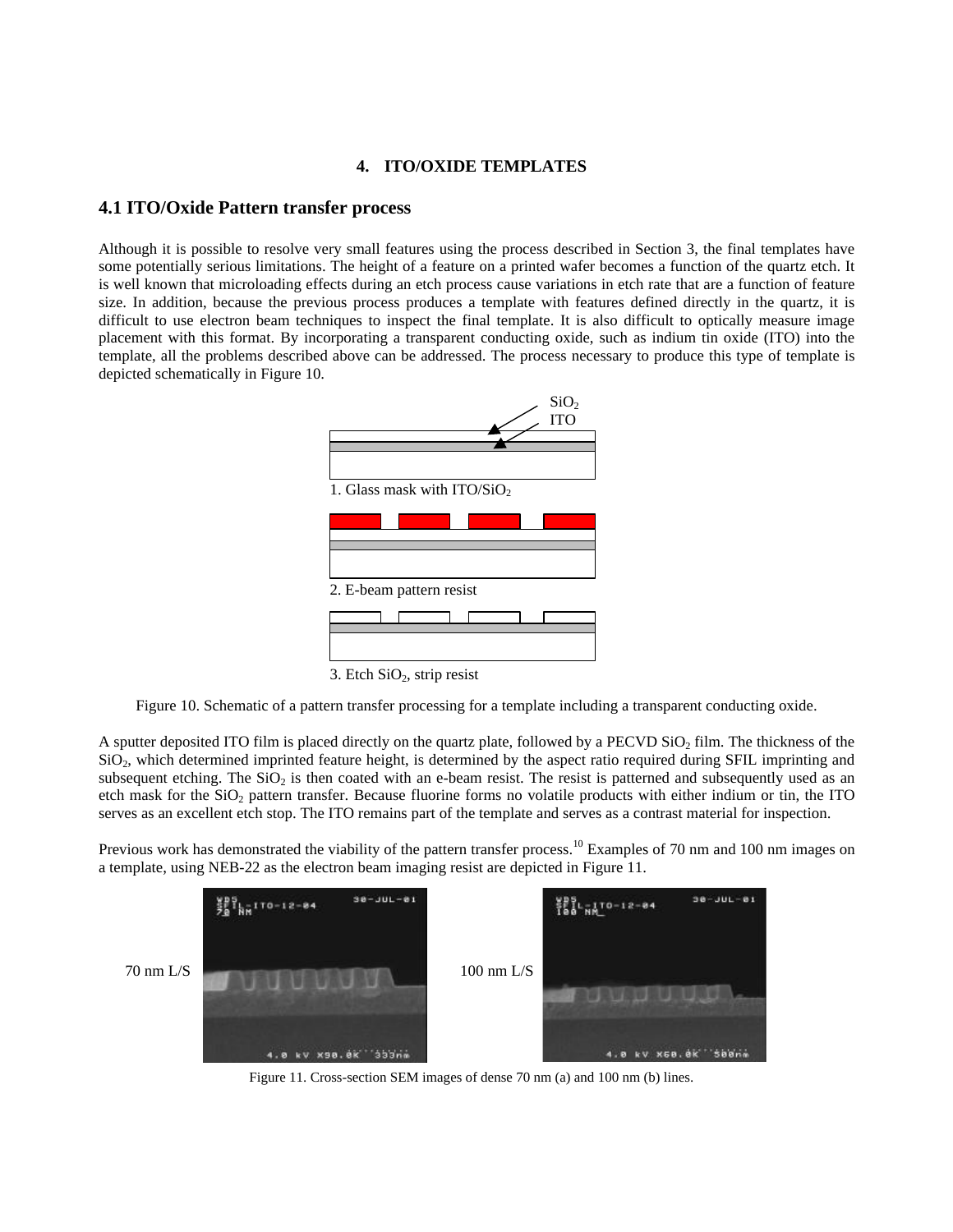The transparent conducting oxide, ITO in this case, must satisfy a large number of criteria to be successfully implemented. The material must be transparent at 365 nm (in order to allow polymerization the etch barrier layer during the SFIL imprinting process), but be reflective enough at 780 nm to allow the laser height sensor system of the VB6 to locate the template surface during template exposure. Resistivity must be low enough to allow e-beam writing and template inspection without charging. Additionally, the ITO must have minimal surface roughness, possess sufficient adhesion to  $SiO<sub>2</sub>$  in order to withstand the imprint process, and be compatible with the release layer that is applied to the template prior to imprinting. Finally, stress in both the ITO and  $SiO<sub>2</sub>$  films must be minimized in order to avoid image placement errors and deviations in template flatness.

ITO samples were initially obtained from Silicon Quest. A parallel effort was also started in-house to develop an ITO deposition process. By optimizing the deposition parameters, it is now possible to obtain high conductivity films with transmission (at 365 nm) above 70% and rms surface roughness less than 0.5 nm. This result is particularly important, since excess surface roughness is imparted to the etch barrier and also serves to create false defects during the template defect inspection process. An AFM image of a typical ITO film is shown in Figure 12.



Figure 12. AFM image of a sputter deposited ITO film. RMS surface roughness is less than 0.40 nm. Peak-to-valley range is less than 4 nm.

Previous work has also shown the ITO film to be sufficiently conductive. Dense 50 nm resist lines were clearly resolved and clean SEM images were easily obtained in the finished template. Future work will focus on transferring the process to quartz plates along with performing more rigorous experiments to determine compatibility with existing metrology systems.

### **4.3 Printing Results**

Printed images were obtained by cutting a small section from the quartz wafer and epoxying the sample to a blank template. This process introduces exposure uniformity and mask flatness errors, making reproducible results difficult to obtain. Initial imprints yielded features as small as 65 nm, as shown in Figure 13. After transferring the process to quartz plates and implementing the ZEP-520 process, we expect to obtain improved resolution and good uniformity across a die and from die to die.